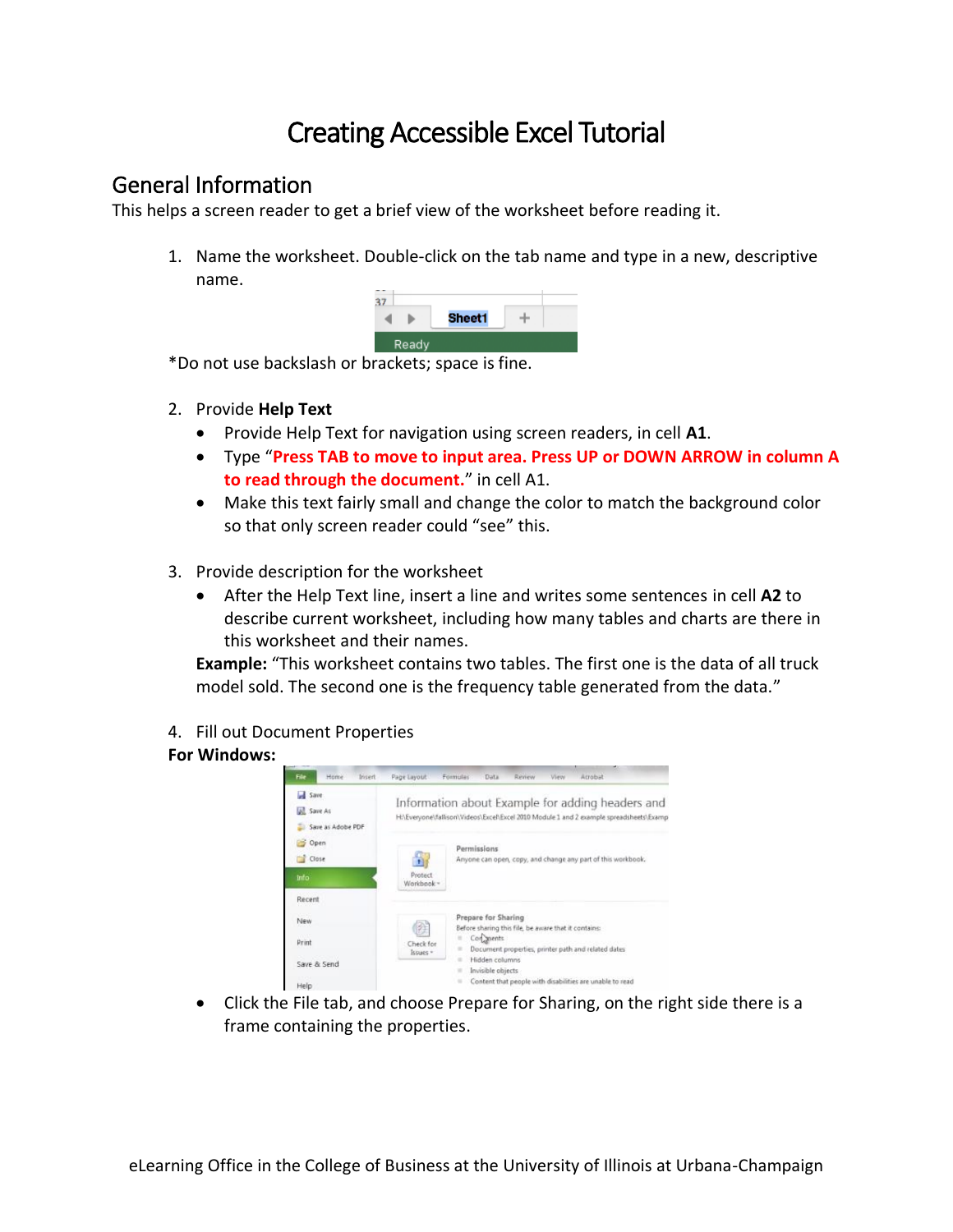| <b>CONTRACTOR</b><br>E                        | E.A. STRANGE CARRIERS<br><b>Contract</b> | <b>APRIL T. APPELLE</b><br>The Rider<br>开工<br><b>Common</b> |
|-----------------------------------------------|------------------------------------------|-------------------------------------------------------------|
| them we have a present the second term of the |                                          | the party through the party of the                          |
| Properties *                                  |                                          | Properties *                                                |
| Size                                          | 156KB                                    | <b>Show Document Panel</b>                                  |
| Titte                                         |                                          | ON<br>Edit properties in the Document                       |
| Tags                                          | Add a tag                                | Panel above the workbook.                                   |
| Categories                                    | Add a category                           | <b>Advanced Properties</b>                                  |
| <b>Related Dates</b>                          |                                          | Show the Properties dialog box.                             |
| Last Modified                                 | Today, 9:35 AM                           | Last Modified<br>Today, 9:35 AM                             |
| Created                                       | 5/29/2012 11:37 AM                       | Created<br>5/29/2012 11:37 AM                               |
|                                               |                                          |                                                             |

• Insert info of properties here, or access the traditional document properties by clicking the work Properties and choosing Show Document Panel.

| Document Properties                |        |          |           |
|------------------------------------|--------|----------|-----------|
| Author:<br>Follow agency practices | Title: | Subject: | Keywords: |
| Comments:<br><b>Thurs</b>          |        |          |           |
|                                    |        |          |           |

• Fill in information and check a standard format for different course files.

#### **For Mac:**

|                 |         | Mod1_Scatter_Plot.xlsx Properties |         |        |
|-----------------|---------|-----------------------------------|---------|--------|
| General         | Summary | <b>Statistics</b>                 | Content | Custom |
| Title:          |         |                                   |         |        |
| Subject:        |         |                                   |         |        |
| Author:         |         | Taghaboni-Dutta, Fataneh          |         |        |
| Manager:        |         |                                   |         |        |
| Company:        |         | University of Illinois            |         |        |
| Category:       |         |                                   |         |        |
| Keywords:       |         |                                   |         |        |
| Comments:       |         |                                   |         |        |
| Hyperlink base: |         |                                   |         |        |
| Template:       |         |                                   |         |        |

• On the File menu, click properties, choose Summary.

# **Tables**

- 1. Provide description for each table.
	- Insert a line before the table and writes some sentences to describe it in column A, including table name, how many columns are there in this table and the meaning of each column.

**Example:** "The second table is the min max and count table of raw data. It contains 3 columns. The first column is the shortest waiting time. The second column is the longest waiting time. The third column is the total records of waiting time."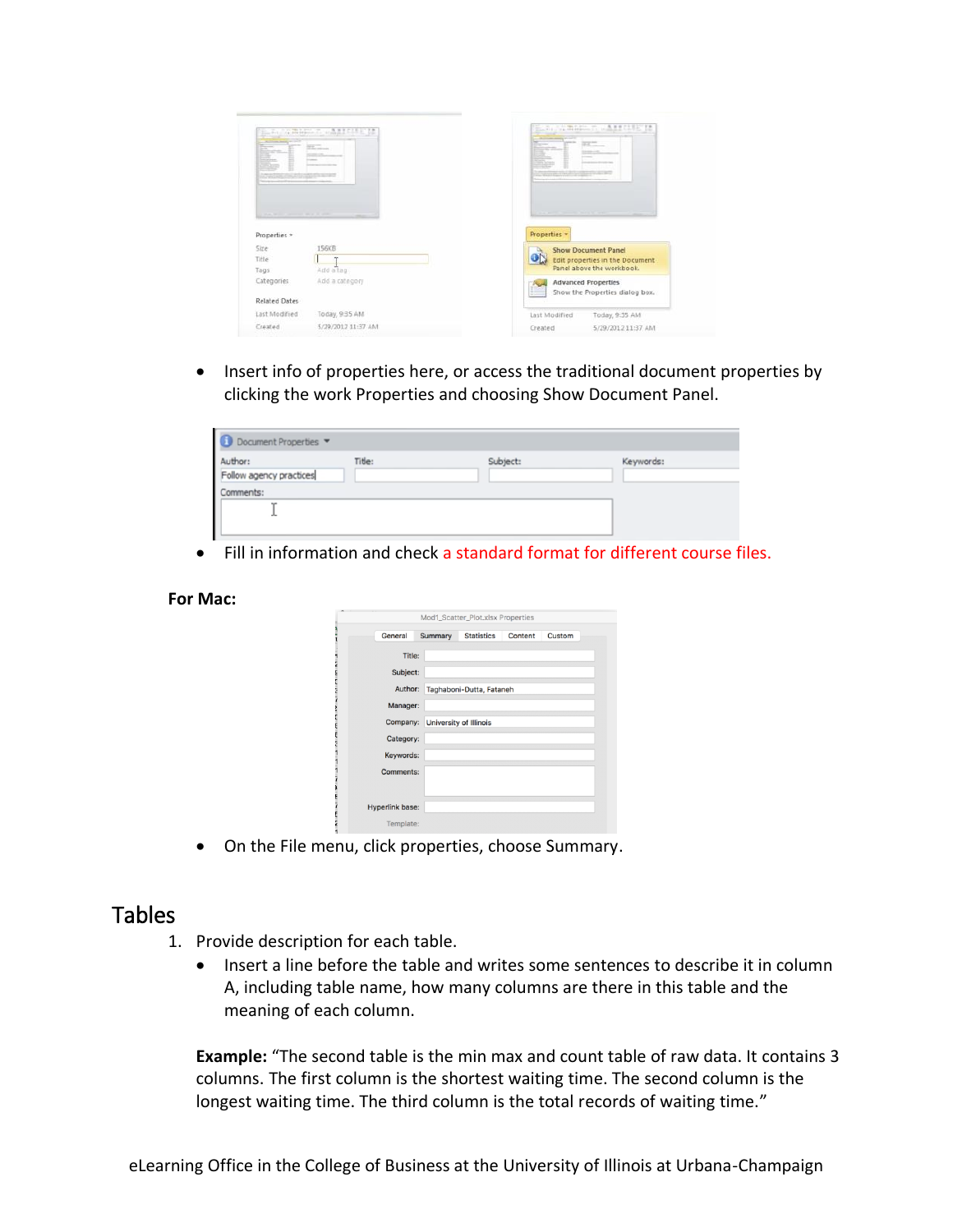2. Provide row and column headers (names).

| THE THE SETTLETING STRAIGHT STRAIG SESSION BINGS |         |  |  |  |
|--------------------------------------------------|---------|--|--|--|
| Advertising                                      | Sales   |  |  |  |
| 4582.88                                          | 3669.88 |  |  |  |

- Make sure to indicate headers for columns and rows.
- If there are no headers for columns, select the first row in the table and right click to choose the insert. Then type the headers in.
- 3. Set the table format
	- To ensure that a screen reader interprets your column headers as headers, it is important to make sure that you set these.
	- A. Set table format.
		- a) One way: select the range of cells that you want to call a table. Click Insert tab, choose Tables, and click Table.

| Rank | <b>Truck Model</b>         | August 2015 | <b>Relative Frequency</b> |
|------|----------------------------|-------------|---------------------------|
| #1   | <b>Ford F-Series</b>       | 71,332      | 30.54%                    |
| #2   | Chevrolet Silverado        | 54,977      | 23.53%                    |
| #3   | Ram P/U                    | 45,310      | 19.40%                    |
| #4   | <b>GMC Sierra</b>          | 21,241      | 9.09%                     |
| #5   | <b>Toyota Tacoma</b>       | 16,230      | 6.95%                     |
| #6   | <b>Toyota Tundra</b>       | 10,057      | 4.31%                     |
| #7   | Chevrolet Colorado         | 7114        | 3.05%                     |
| #8   | Nissan Frontier            | 3645        | 1.56%                     |
| #9   | <b>GMC Canyon</b>          | 2423        | 1.04%                     |
| #10  | <b>Nissan Titan</b>        | 1268        | 0.54%                     |
| #11  | Honda Ridgeline            | 4           | 0.00%                     |
| #12  | <b>Chevrolet Avalanche</b> |             |                           |
| #13  | Cadillac Escalade EXT      |             |                           |
|      |                            | 233,601     | 100%                      |

- b) Another way: select any cell in your table, click Insert tab, choose Tables and click Table. Modified the cells region for "Where is the data for your table?". See the following screenshot.
- c) Make sure to check "My table has headers" checkbox and confirm the range is correct.

|                | Create Table                      |    |
|----------------|-----------------------------------|----|
|                | Where is the data for your table? |    |
| $= $A$2:$D$16$ |                                   |    |
|                | My table has headers              |    |
|                | Cancel                            | ок |

B. Click the Table tab in the top menu and provide a valid name for this table.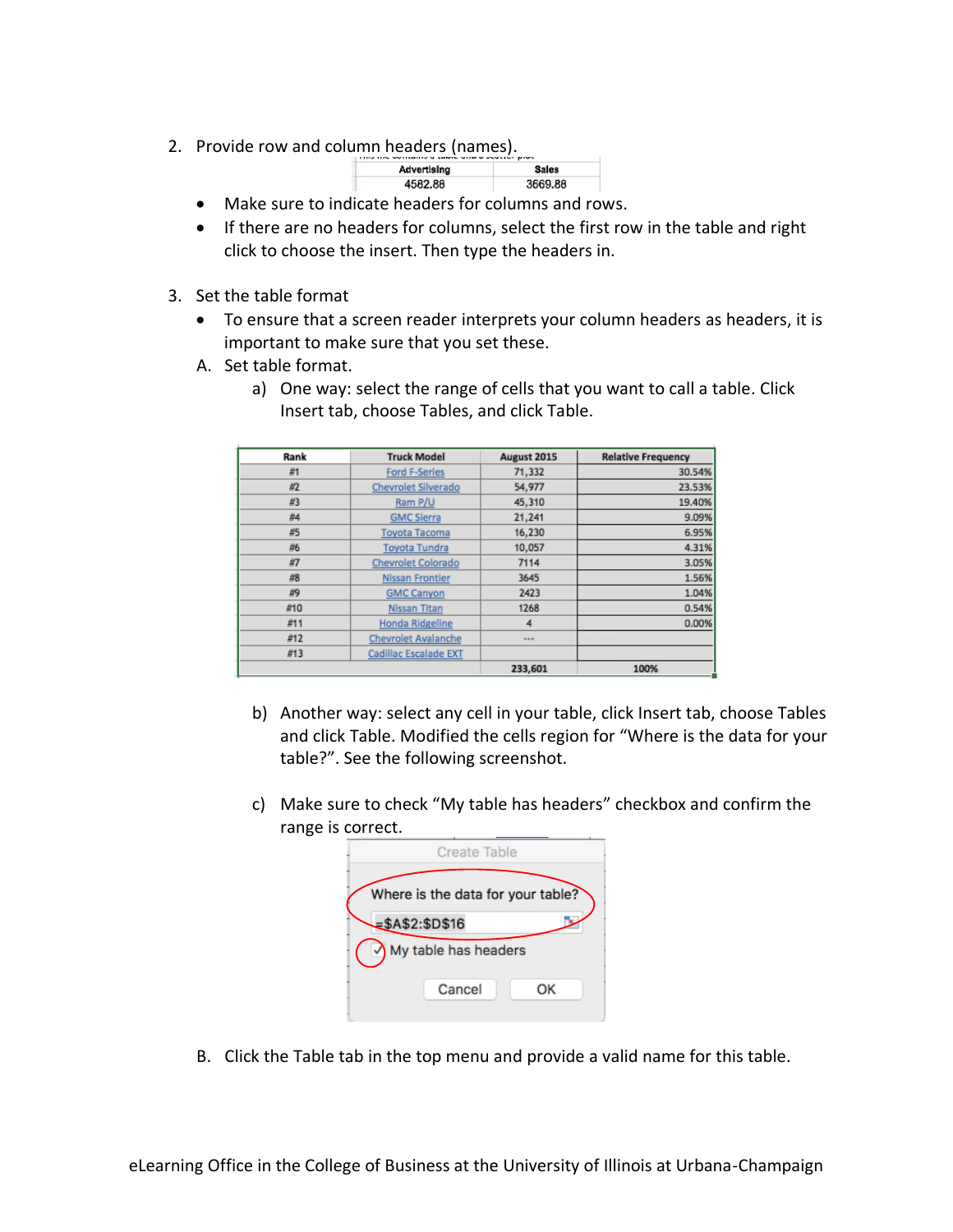| Home               | Insert         | Page Layout                                                             | Formulas |            | Data | Review             | View | Table                 |               |
|--------------------|----------------|-------------------------------------------------------------------------|----------|------------|------|--------------------|------|-----------------------|---------------|
| fable Name:        |                | $\left\Vert \overline{\mathbf{J}}\right\Vert$ Summarize with PivotTable |          | <b>COL</b> | $-$  | Header Row         |      | First Column          | Filter Button |
|                    |                | Remove Duplicates                                                       |          | 叫          |      | <b>Total Row</b>   |      | Last Column           |               |
| Table <sub>5</sub> | $\overline{u}$ | Convert to Range                                                        |          | Refresh    |      | <b>Banded Rows</b> |      | <b>Banded Columns</b> |               |

| The name that you entered is not valid.                                                                                                                                                                                                                         |
|-----------------------------------------------------------------------------------------------------------------------------------------------------------------------------------------------------------------------------------------------------------------|
| Reasons for this can include:<br>. The name does not begin with a letter or<br>an underscore<br>• The name contains a space or other<br>invalid characters<br>. The name conflicts with an Excel built-in name or<br>the name of another object in the workbook |
| ΩK                                                                                                                                                                                                                                                              |

- Space is not allowed here.
- The name should begin with a letter or an underscore.
- If the excel file has two or more worksheets and some worksheets have the same tables, you can name the table as *TableName in Worksheet Name.* **Example:** "RawData in Relative Frequency" and "RawData in Histogram".

\*\* If a current table CANNOT be set into a table format with any reasons as shown in the following alert, use "Title Region" for table headers.



# C. Title Region for Table Headers

Define the Title Region if a table cannot be set into a table format so that a screen reader can repeat the headers each time before it reads the value.

For tables contain both column headers and row headers:

# **For Windows:**

- 1) Find three things about a table:
	- Order of the table: Is this the first (or only) table on this worksheet?
	- Table Range: What are the addresses of the top left and bottom right cells in your table? (including headers)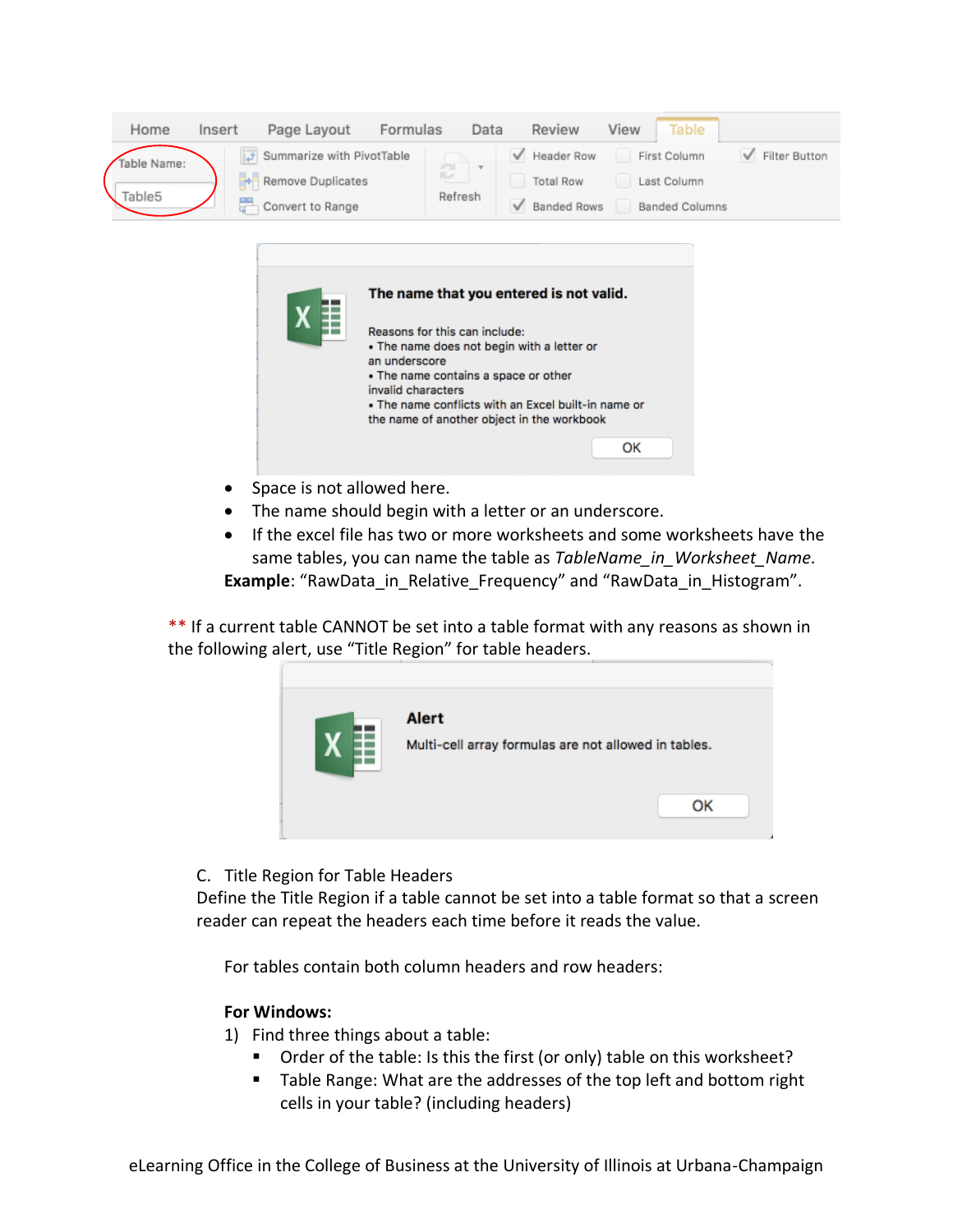- Order of the worksheet: Is this worksheet the first (or only) worksheet in this workbook?
- 2) To get started, select the **top-left cell** in your table, DO NOT count the description.

Count all row and column headers as part of your table.



3) Go to the Formulas tab in the Ribbon and choose Name Manager in the Defined Names group.

| Name Manager |       |               |           |       | $\mathcal{D}$ |
|--------------|-------|---------------|-----------|-------|---------------|
|              | Fdit  | <b>Delete</b> |           |       |               |
|              | Value |               | Refers To | Scope | Comment       |

4) Choose New in the top left corner. A new dialog box opens. In the Name field, type a fairly complicated name following the template:

TitleRegion+[Table order in the Worksheet]+[.]+[Range of the Table-top left]+[.]+[Range of the Table-bottom right]+[.]+[Worksheet Number]

**Example:** "TitleRegion1.a2.g7.2"

The first table on Worksheet 2 ranging from a2 (top left) to g7 (bottom right)

You can ignore all the other fields in this dialog box

| Name:      | TitleRegion1.a2.g7.2          |   |
|------------|-------------------------------|---|
| Scope:     | Workbook                      |   |
| Comment:   |                               | × |
|            |                               |   |
| Refers to: | ='My second worksheet'!\$A\$2 |   |

**For Mac:**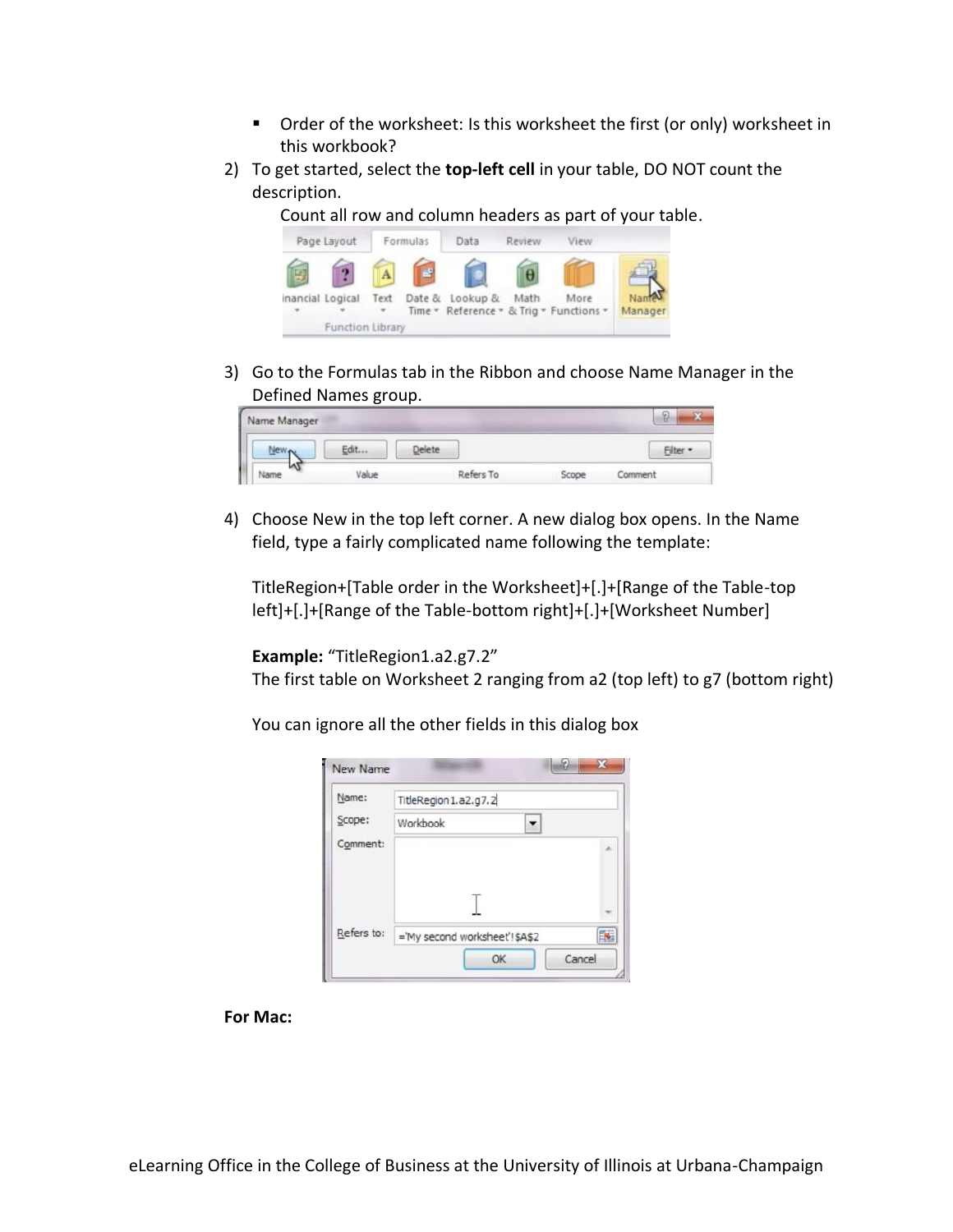| Page Layout                                | Formulas                                                   | Data                  |
|--------------------------------------------|------------------------------------------------------------|-----------------------|
| Logical v<br>Text $7$<br>ed ≖              | θ<br>Date & Time v                                         | Ξ<br>Defined<br>Names |
| Names in workbook:<br>Print Area 'Advertis | Define Name<br>Enter a name for the data range:            |                       |
|                                            | Select the range of cells:<br>='Advertising&Sales'!\$A\$38 | ×.                    |
| $+$                                        |                                                            | Close<br>OK           |

- Go to Formulas tab, click Defined Names, and choose Define Name.
- TitleRegion name format stays the same as the previous one.
- If your table only has column headers, define a "ColumnTitleRegion" instead of a "TitleRegion". Others are same. Follow the template:

ColumnTitleRegion +[Table order in the Worksheet]+[.]+[Range of the Tabletop left]+[.]+[Range of the Table-bottom right]+[.]+[Worksheet Number]

**Example:** "ColumnTitleRegion1.a2.g7.2"

• If your table only has row headers, type "RowTitleRegion" instead of a "TitleRegion". The rest of coding is the same. **Example:** "RowTitleRegion1.a2.g7.2"

• If you create these titles first and make any change to the table, you have to recode the titles. Therefore, do this in the last stage of the accessibility check when you are ready to publish.

- If you need to edit these names, go back to the Name Manager, select the name you wish to edit, and choose the Edit button.
- 4. If you have completed all the previous steps, the table should have column headers. However, if the table does not have headers and has already been determined to be a table,
	- A. Click anywhere in the table region.
	- B. Click Table tab, select the Header Row checkbox. Provide a name for this table.

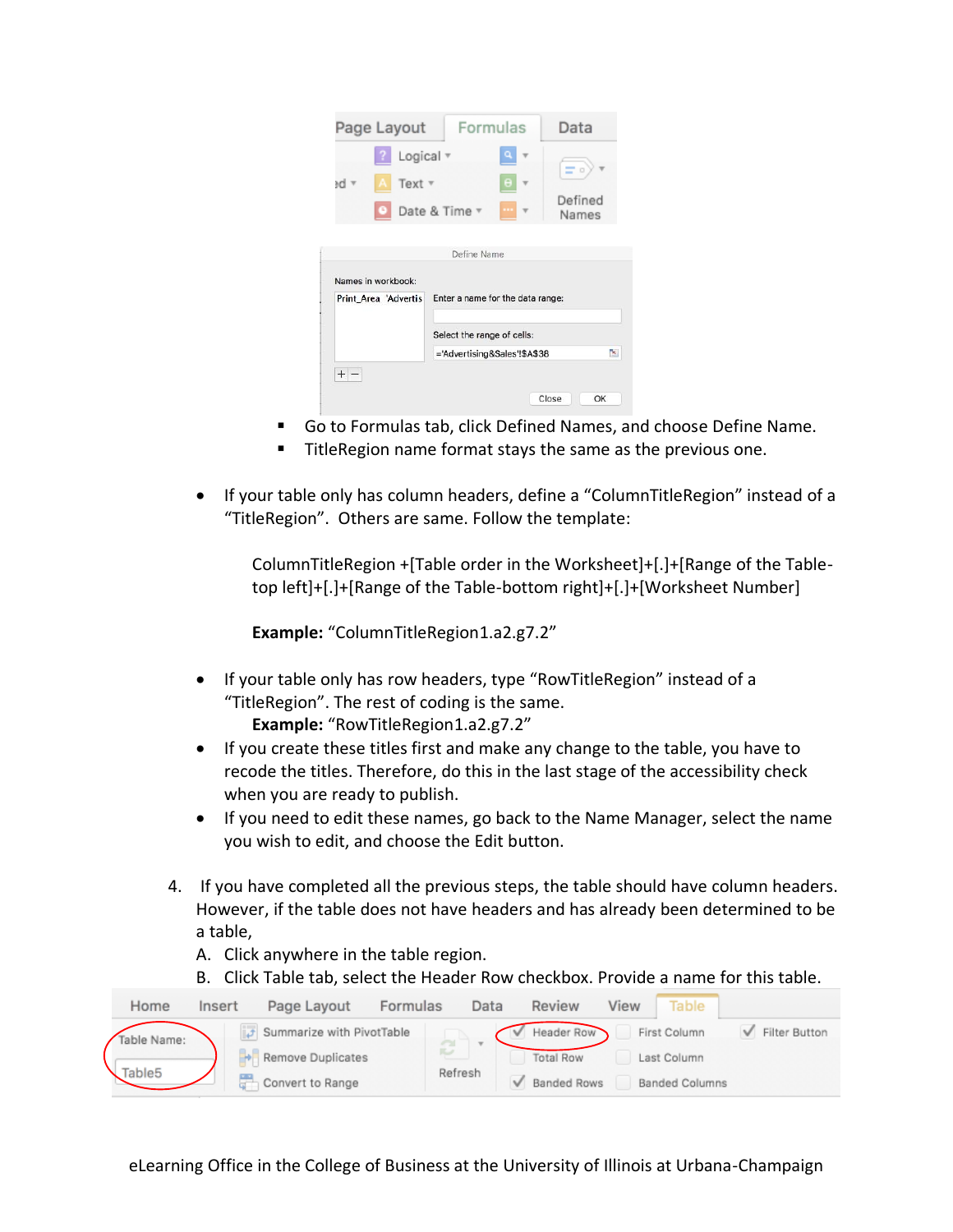C. Double click the cells in the header row and type in column names.

|          |                   | -     | ш        |  |
|----------|-------------------|-------|----------|--|
| $\cdots$ | .<br><b>STATE</b> | ----- | -------- |  |

# 5. Set table style.

To make all files follow a unique style, we need to choose one style and apply it to all tables. Select any cell in the table, click the Table tab, click the down arrow near the Quick Style, and choose one style, "Table Style Medium 1". Color needs to be black and white.



- 6. Provide alt text to tables.
	- A. Right-click a table.
	- B. Select Table > Alternative Text.
	- C. Type a description and a title.

|                                                                                                                                                                                | Alternative Text                                                                                                                                                                         |
|--------------------------------------------------------------------------------------------------------------------------------------------------------------------------------|------------------------------------------------------------------------------------------------------------------------------------------------------------------------------------------|
| Title                                                                                                                                                                          |                                                                                                                                                                                          |
| Demo bugs by area/type                                                                                                                                                         |                                                                                                                                                                                          |
| Description                                                                                                                                                                    |                                                                                                                                                                                          |
| Active bugs by program area. The first column is for program<br>area. The second column is for active bugs in that program<br>areal                                            |                                                                                                                                                                                          |
| Titles and descriptions provide alternative, text-based<br>representations of the information contained in tables,<br>diagrams, images, and other objects. This information is |                                                                                                                                                                                          |
| may not be able to see or understand the object.<br>the content.                                                                                                               | useful for people with vision or cognitive impairments who<br>A title can be read to a person with a disability and is used<br>to determine whether they wish to hear the description of |

Keep consistency of table names in table description, table format, alt text and endings.

7. Use "All Borders" for tables



8. **No empty cells** in tables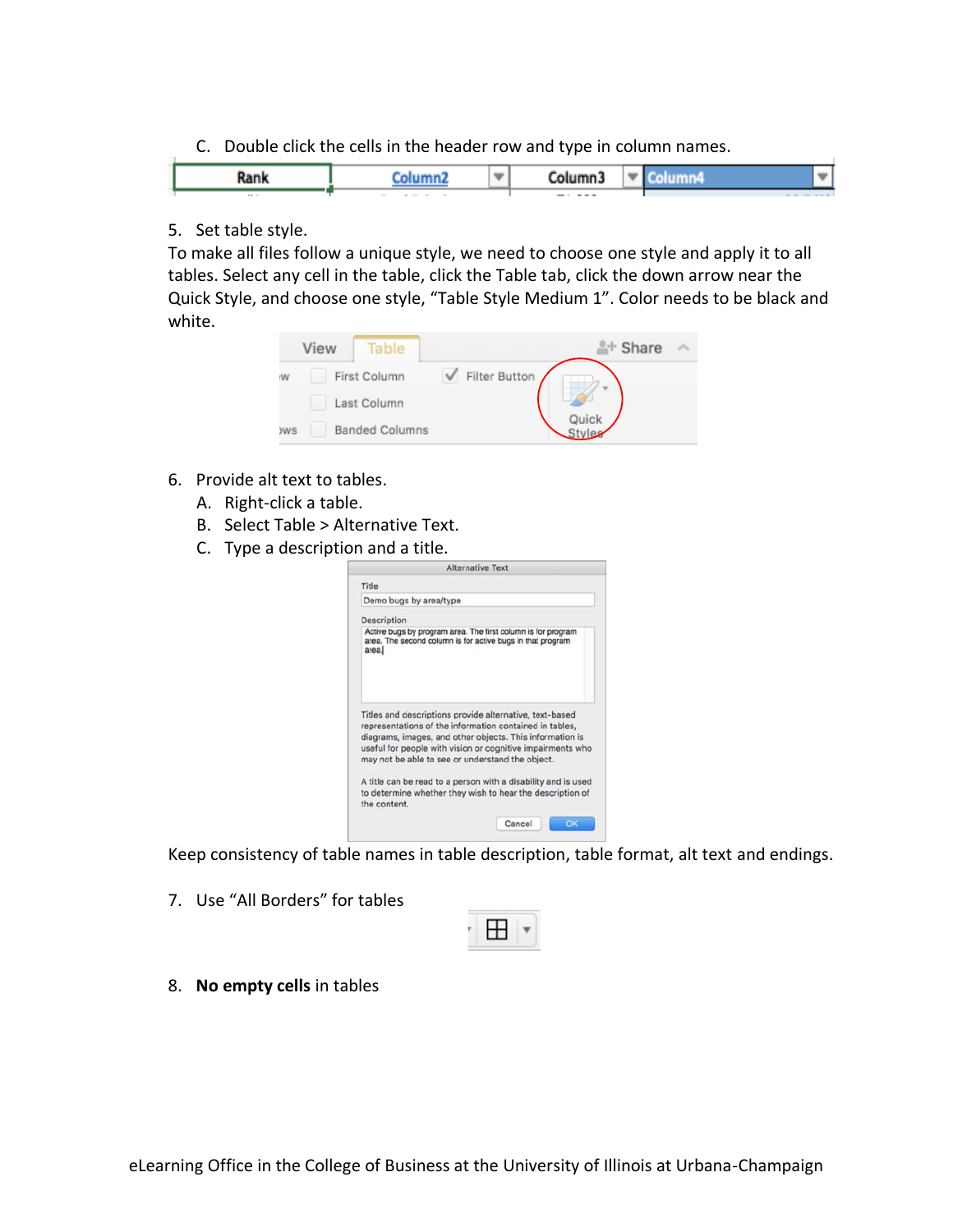| No data               |  |  |  |  |
|-----------------------|--|--|--|--|
| R                     |  |  |  |  |
| it advertising budget |  |  |  |  |
| l a scatter plot      |  |  |  |  |
| <b>Sales</b>          |  |  |  |  |
| 3669.88               |  |  |  |  |
| lo data               |  |  |  |  |

- A. Put in "No data" in data part.
- B. Change the text color to match the background, so only screen reader will read it.
- 9. **No merged cells** in the **DATA** part of the table!
	- \* It is OK to merge cells for descriptions of tables and worksheets. We will merge them later.
- 10. Remove extraneous comments.
	- Comments cannot be read by screen reader. If it's important, copy it into a cell. Advertising L.
	- The red sign on the top right of the cell indicates the comment. Select the cell containing the comment, right click and choose Delete Comment.
- 11. Check all hyperlinks.
	- A. Ensure that all hyperlinks work and also show a working URL.



Right-click on the cell and choose Hyperlink if there is not a hyperlink yet, or Edit Hyperlink if there is already a hyperlink.

B. Avoid hyperlinks that say, "click here"



- In some cases, it's better to set the text the same as the address. Your link should include everything, including http://
- Other cases, it's better to use descriptive words. Here is an example.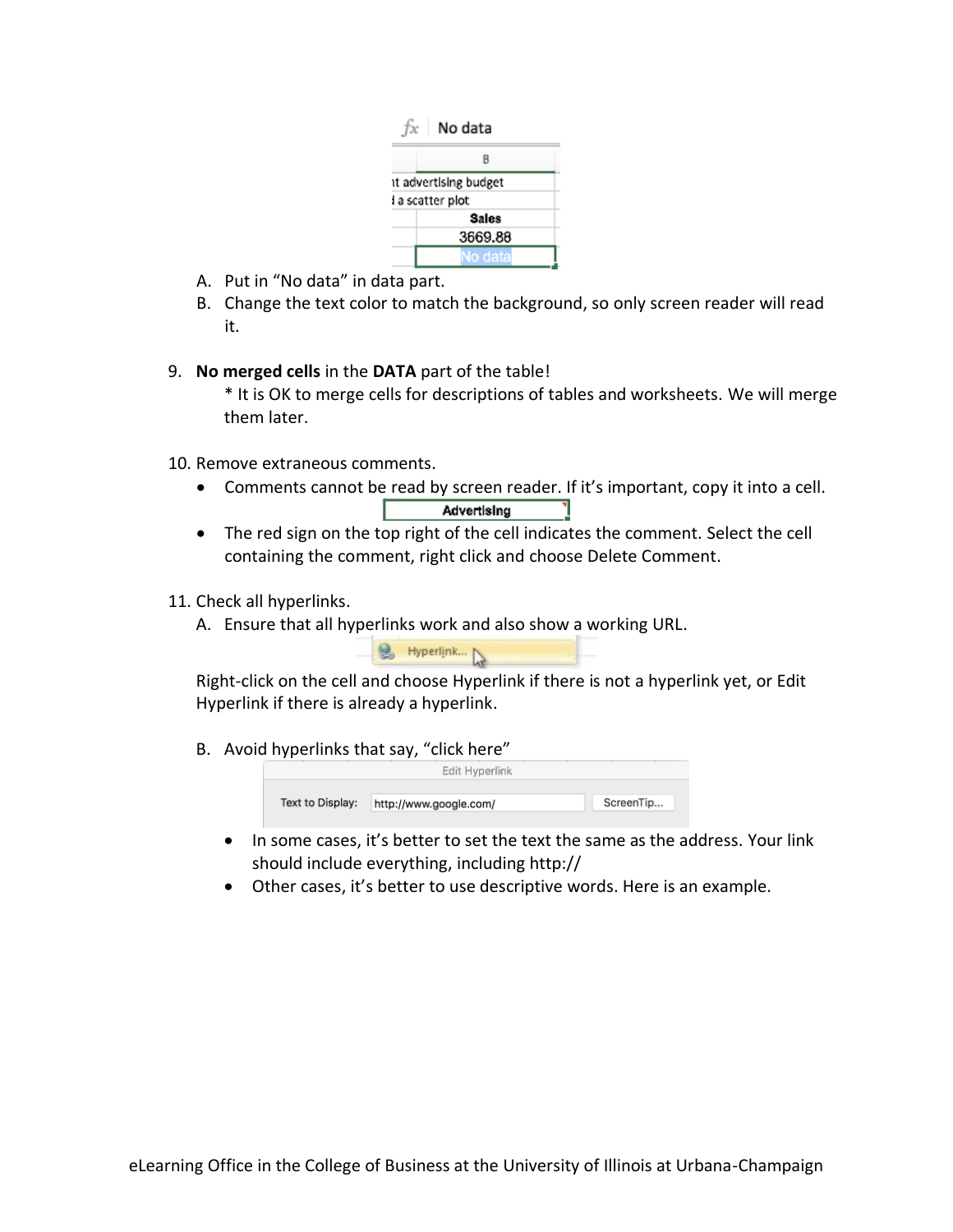| Rank | <b>Truck Model</b>         | August 2015 | <b>Relative Frequency</b> |
|------|----------------------------|-------------|---------------------------|
| #1   | <b>Ford F-Series</b>       | 71,332      | 30.54%                    |
| #2   | Chevrolet Silverado        | 54,977      | 23.53%                    |
| #3   | Ram P/U                    | 45,310      | 19.40%                    |
| #4   | <b>GMC Sierra</b>          | 21,241      | 9.09%                     |
| #5   | <b>Toyota Tacoma</b>       | 16,230      | 6.95%                     |
| #6   | Toyota Tundra              | 10,057      | 4.31%                     |
| #7   | Chevrolet Colorado         | 7114        | 3.05%                     |
| #8   | <b>Nissan Frontier</b>     | 3645        | 1.56%                     |
| #9   | <b>GMC Canyon</b>          | 2423        | 1.04%                     |
| #10  | Nissan Titan               | 1268        | 0.54%                     |
| #11  | <b>Honda Ridgeline</b>     | 4           | 0.00%                     |
| #12  | <b>Chevrolet Avalanche</b> |             |                           |
| #13  | Cadillac Escalade EXT      |             |                           |

- C. Add a ScreenTip
	- ScreenTips provide additional information about the link and are readable by screen readers.

|                                 | Set Hyperlink ScreenTip |    |
|---------------------------------|-------------------------|----|
| ScreenTip text:                 |                         |    |
| Google, a search engine website |                         |    |
|                                 | Cancel                  | OK |

- Right-click on the cell where your URL is located and choose Edit Hyperlink,
- Choose the ScreenTip button at the top right
- Type in a meaningful explanation of where the link will take the reader
- 12. Put all the tables to start in column A.
	- If you have multiple tables in a worksheet, move them to align left, staring in column A.
	- Sometimes, multiple tables may have different numbers of columns. We will hide totally unused columns later, for those cells in a column that are extra for one table, type "kept empty intentionally" in those extra cells and make the color match the background.

| 0.085714286         | 109.9502041 |
|---------------------|-------------|
|                     |             |
|                     |             |
| standard deviation= |             |
| 6.511026754         | ot empty    |

- If the table contains many cells that need to be typed in "kept empty intentionally", you can merge those extra blank cells and type "kept empty intentionally" in that merged cell. Then make the color match the background.
	- You can do this after hiding unused columns and rows. We will talk about hiding later.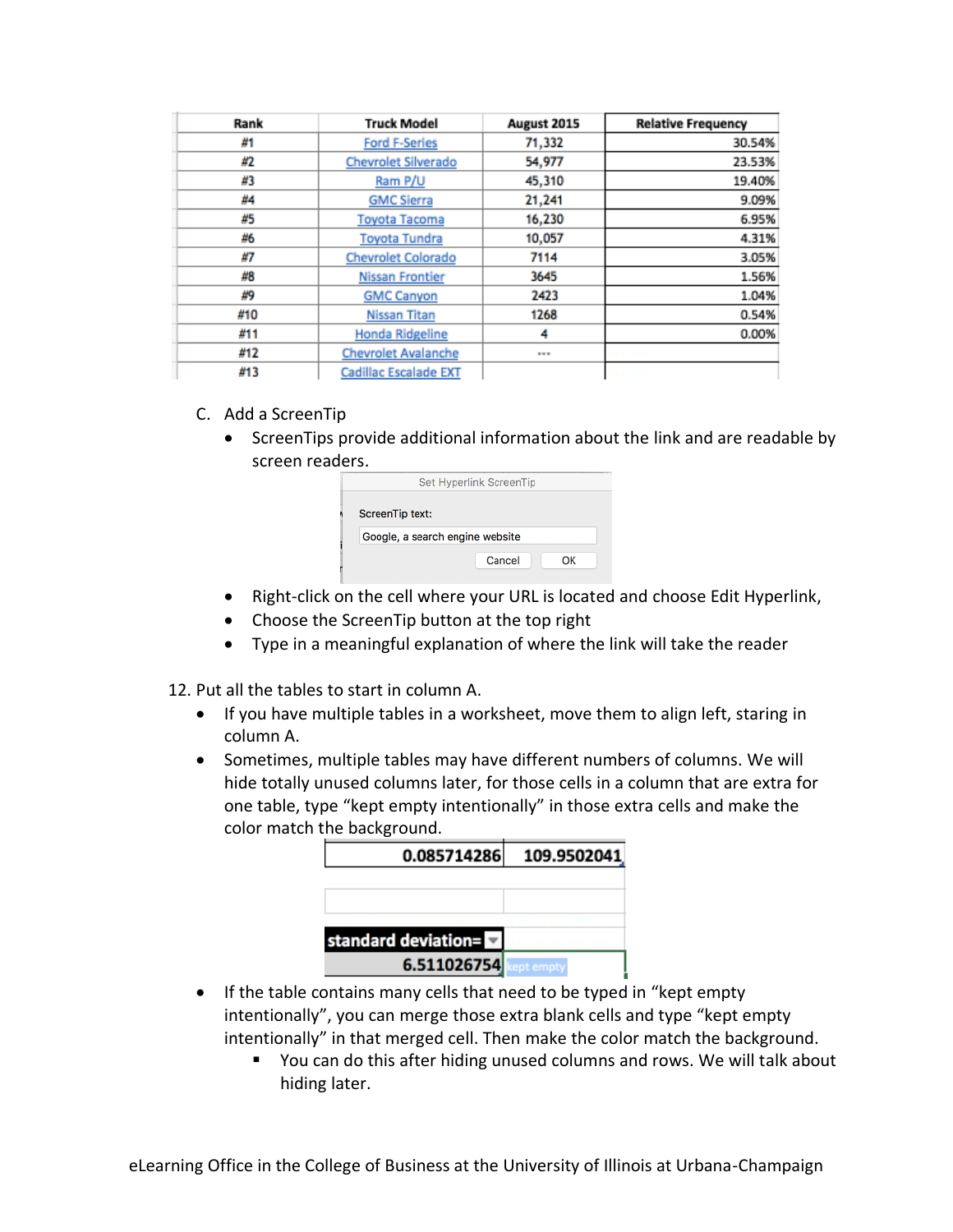# 13. End of table

|     | 258                                |     |       |  |
|-----|------------------------------------|-----|-------|--|
|     | 169                                |     |       |  |
|     | 60                                 |     |       |  |
|     | 169                                |     |       |  |
|     | End of customer waiting time table |     |       |  |
|     |                                    |     |       |  |
| Min |                                    | Max | Count |  |
|     |                                    |     | 300   |  |

End of min max count table

Type "End of *table name* table" in the row immediately after the last row of your table. Prefer to merge these cells after hiding rows.

#### 14. Space between tables

Leave only one row between the end of a last table and the description of the next table.

# Charts and Images

1. Provide the description of chart in the cell (column A).



- A. Resize the row where you want to insert the chart. You need merge cells to match the number of columns used for this worksheet.
- B. Hide the text of description by changing the text color to match the background. Only screen readers can read it.
- C. Move the chart into the cell.
- 2. Ensure that Charts have Alternative Text Descriptions.
	- A. Right-click a chart.
	- B. Select Format Chart Area > Chart Options > Size & Properties.
	- C. Select Alt Text.
	- D. Type a description and a title. You can use the previous description here.

For images, follow the similar process to provide both cell description and alt text.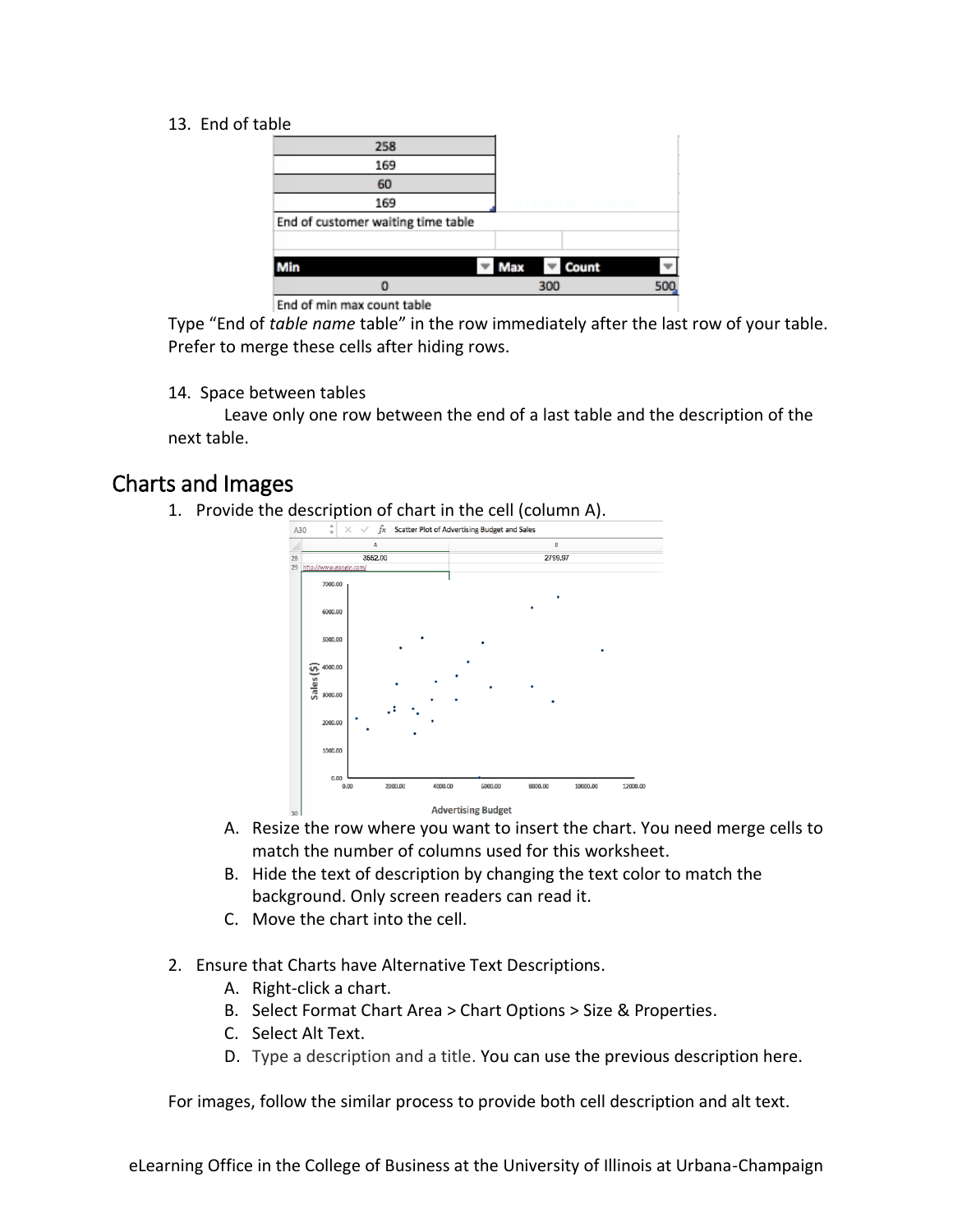| <b>Format Chart Area</b> |                     |  |
|--------------------------|---------------------|--|
| Chart Options            | <b>Text Options</b> |  |
| I.                       |                     |  |
| $\triangleright$ Size    |                     |  |
| Properties               |                     |  |
| ▼ Alt Text               |                     |  |
| Title $①$                |                     |  |
| Description              |                     |  |
|                          |                     |  |

# Closing

1. End of Worksheet: Type "End of Worksheet" in the row immediately after the last row of the last table.

| <b>Advertising Budget</b><br>30 |                     |  |
|---------------------------------|---------------------|--|
|                                 | 31 End of Worksheet |  |

2. Hide extra rows and columns.

# **Columns**

A. Select the  $1<sup>st</sup>$  column you want to hide.

# **For Windows:** Ctrl shift+ ->

- B. While holding down the Shift key, press and release the End key, still holding down the shift, now choose the right arrow key.
- C. With your cursor hovering in the selected area, right-click and choose Hide.

# **For Mac:** Ctrl command+ ->

B. While holding down the Shift + Command key, choose the right arrow key.

C. With your cursor hovering in the selected area, right-click and choose Hide. Or in the Format menu, point Column, choose Hide.

# **Rows**

Hide unused rows below your data, following a similar procedure as to columns.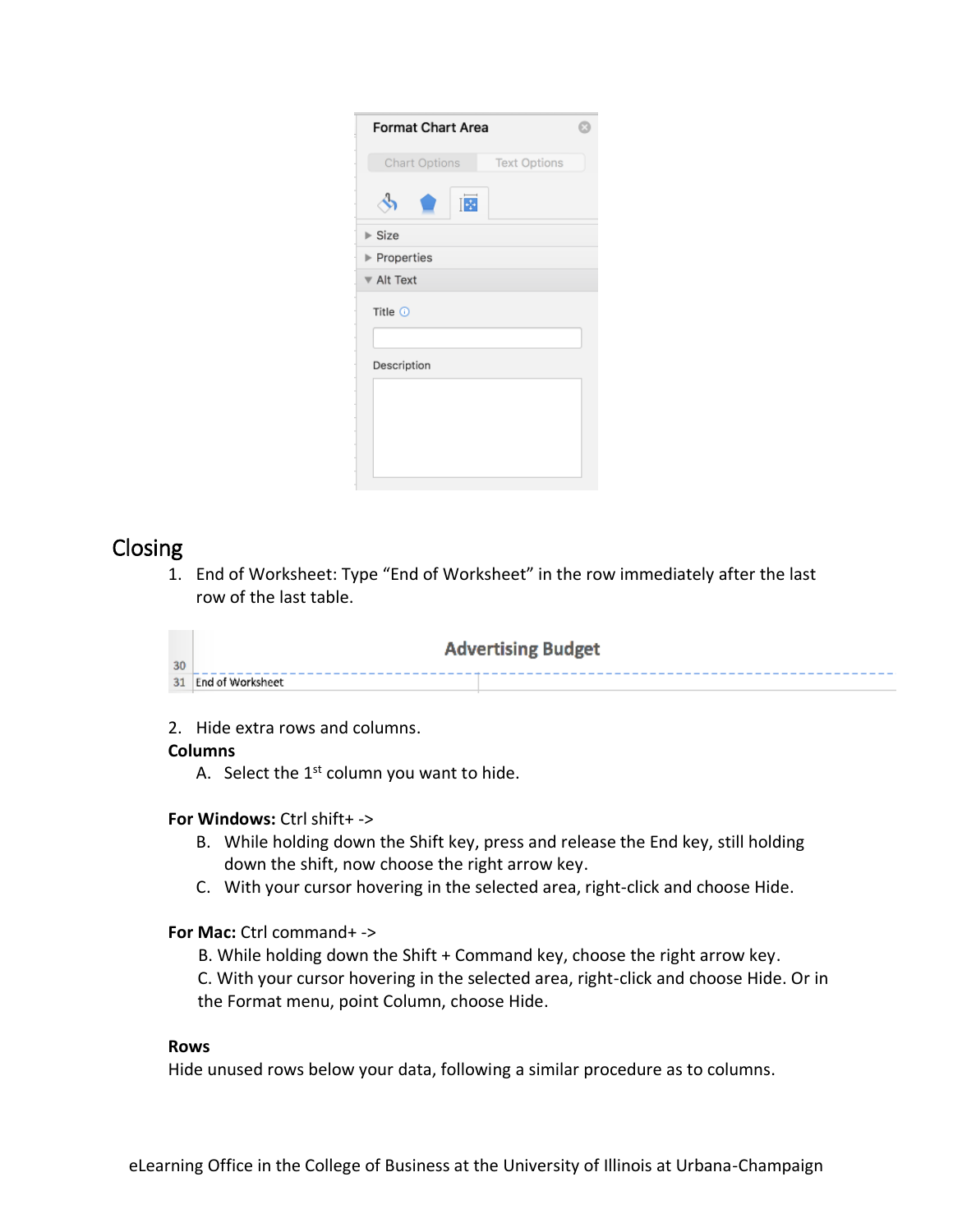A. Leave 1 blank row below your data, then select the  $1<sup>st</sup>$  row you want to hide.

**For Windows,** hold Shift as you press and release End and then press and release the down arrow key.

**For Mac**, hold Shift + Command, choose down arrow key.

B. Right-click and choose Hide.

- If you cannot hide columns or rows in some cases, check whether the region you want to hide contains table, chart, or merged sells.
- If you have merged cells in last row, try unmerging them before hiding unused rows.
- Change the hiding order of columns and rows.
- 3. If you need put some information later in more columns or rows, unhide these cells following the steps below:

|            | Width: 12.00 (89 pixels) |
|------------|--------------------------|
| <b>XFD</b> |                          |

- A. Select the last visible column.
- B. Hover just to the right side of the right edge of the column header. Your cursor should turn from a single cursor with arrows into a double cursor with arrows.
- C. Click and drag to the right, exposing the very last column.
- D. Select the new, final column, and right-click and choose Unhide.
- 4. Delete unused worksheets

- Right-click on the lab of the unused worksheet and choose Delete
- \*Be careful! This CANNOT be undone.
- 5. Check spelling
	- Excel does not indicate any spelling errors. In the Review tab, choose Spelling in



- Excel will spell check only one worksheet at a time, not the whole workbook.
- 6. Check view percentage